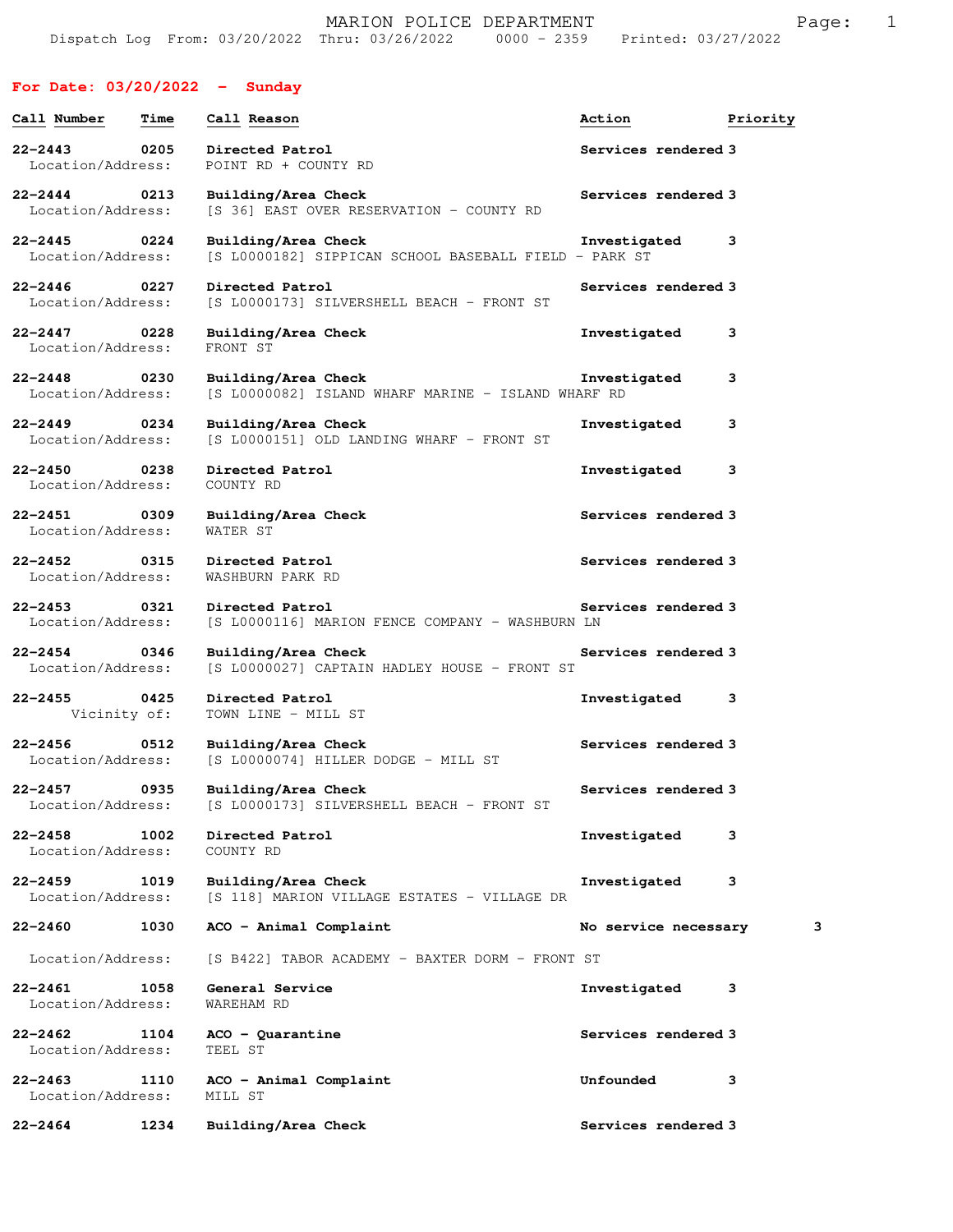|                                      |      | MARION POLICE DEPARTMENT<br>Dispatch Log From: 03/20/2022 Thru: 03/26/2022 0000 - 2359 Printed: 03/27/2022   |                              | Page: | 2 |
|--------------------------------------|------|--------------------------------------------------------------------------------------------------------------|------------------------------|-------|---|
| Location/Address:                    |      | COTTAGE LN                                                                                                   |                              |       |   |
| $22 - 2465$ 1312<br>Vicinity of:     |      | Suspicious Motor Vehicle<br>OVER PASS AREA - POINT RD                                                        | Investigated<br>$\mathbf{2}$ |       |   |
| $22 - 2466$<br>Location/Address:     | 1413 | Building/Area Check<br>[S L0000098] TOWN OF MARION LITTLE NECK CEMETERY - HERMITAGE RD                       | Services rendered 3          |       |   |
| $22 - 2467$ 1424<br>Vicinity of:     |      | Suspicious Activity<br>OVER PASS EXIT AREA - FRONT ST                                                        | Investigated 2               |       |   |
| $22 - 2468$                          | 1534 | Health/Welfare                                                                                               | No service necessary         | 3     |   |
| Location/Address:                    |      | COVE ST                                                                                                      |                              |       |   |
| 22–2469 1623<br>Location/Address:    |      | ACO - Animal Complaint<br>MAIN ST + PLEASANT ST                                                              | Services rendered 3          |       |   |
| $22 - 2470$<br>Location/Address:     | 1651 | Directed Patrol<br>COUNTY RD                                                                                 | Services rendered 3          |       |   |
| 22-2471 1708<br>Location/Address:    |      | Directed Patrol<br>FRONT ST                                                                                  | Services rendered 3          |       |   |
| 22-2472 1710<br>Location/Address:    |      | Building/Area Check<br>[S L0000155] PLANTING ISLAND CAUSEWAY - PLANTING ISLAND RD                            | Services rendered 3          |       |   |
| 22-2473 1732<br>Location/Address:    |      | Building/Area Check<br>[S L0000153] PINEY POINT BEACH CLUB - PINEY POINT RD                                  | Services rendered 3          |       |   |
| 1734<br>22-2474<br>Location/Address: |      | Building/Area Check<br>[S L0000061] GILDA'S STONE ROOSTER - WAREHAM RD                                       | Services rendered 3          |       |   |
| 22-2475 1944<br>Location/Address:    |      | EMS - Mutual Aid<br>[S3] MAIN ST                                                                             | Services rendered 1          |       |   |
| $22 - 2476$                          | 2216 | Building/Area Check<br>Location/Address: [S L0000123] TOWN OF MARION HARBORMASTER'S OFFICE - ISLAND WHARF RD | <b>Services rendered 3</b>   |       |   |
| For Date: $03/21/2022 -$ Monday      |      |                                                                                                              |                              |       |   |
| $22 - 2477$<br>Location/Address:     | 0117 | Building/Area Check<br>[S L0000040] CUMBERLAND FARMS (SOUTH) - WAREHAM RD                                    | Services rendered 3          |       |   |
| $22 - 2478$<br>Location/Address:     | 0118 | Building/Area Check<br>VILLAGE DR                                                                            | Services rendered 3          |       |   |
| $22 - 2479$<br>Location/Address:     | 0120 | Building/Area Check<br>FIELD STONE LN                                                                        | Services rendered 3          |       |   |
| $22 - 2480$<br>Location/Address:     | 0140 | Building/Area Check<br>[S L0000155] PLANTING ISLAND CAUSEWAY - PLANTING ISLAND RD                            | Services rendered 3          |       |   |
| 22-2481<br>Location/Address:         | 0146 | Building/Area Check<br>[S L0000088] KITTANSETT CLUB - POINT RD                                               | Services rendered 3          |       |   |
| $22 - 2482$<br>Location/Address:     | 0446 | Directed Patrol<br>COUNTY RD                                                                                 | Services rendered 3          |       |   |
| $22 - 2483$<br>Location/Address:     | 1008 | Motor Vehicle Stop<br>DELANO RD + STONEY RUN LN                                                              | Citation issued 2            |       |   |
| $22 - 2484$<br>Location/Address:     | 1017 | Building/Area Check<br>DEXTER RD                                                                             | Services rendered 3          |       |   |
|                                      |      |                                                                                                              |                              |       |   |

**22-2485 1148 Larceny/Past Report assigned 2**  Location/Address: [S B271] TOWN OF MARION POLICE DEPARTMENT - MILL ST

**22-2486 1245 Suspicious Person Unfounded 2**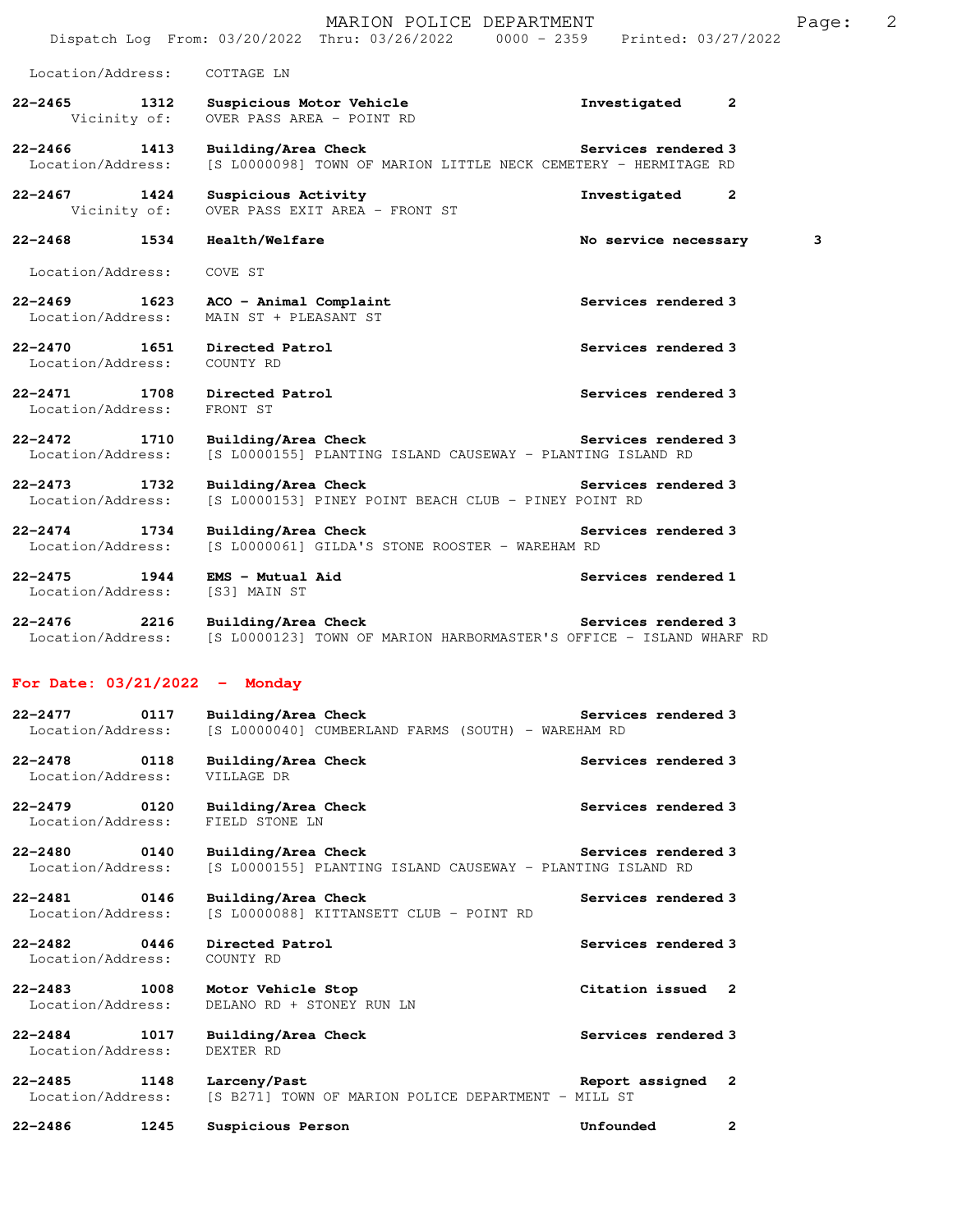|                                       |      | MARION POLICE DEPARTMENT<br>Dispatch Log From: 03/20/2022 Thru: 03/26/2022 0000 - 2359 Printed: 03/27/2022 |                              | Page: | 3 |
|---------------------------------------|------|------------------------------------------------------------------------------------------------------------|------------------------------|-------|---|
| Location/Address:                     |      | [S L0000040] CUMBERLAND FARMS (SOUTH) - WAREHAM RD                                                         |                              |       |   |
| $22 - 2487$<br>Location/Address:      | 1325 | Burglar Alarm<br>POINT RD                                                                                  | $\mathbf{2}$<br>Investigated |       |   |
| 22-2488 1439<br>Location/Address:     |      | Suspicious Person<br>[S L0000040] CUMBERLAND FARMS (SOUTH) - WAREHAM RD                                    | Services rendered 2          |       |   |
| 22-2489 1624                          |      | Road Hazard                                                                                                | Referred to other agency     | 3     |   |
| Location/Address:                     |      | ROUTE 195 WEST                                                                                             |                              |       |   |
| 22-2490                               | 1922 | 911 Call - Accidental                                                                                      | Accidental/defective alarm 2 |       |   |
| Location/Address:                     |      | [S 14] TABOR ACADEMY - TENBROOK HOUSE - FRONT ST                                                           |                              |       |   |
| 22-2491 2005                          |      | <b>EMS - Medical</b>                                                                                       | Removed to hospital          | 1     |   |
| Location/Address:                     |      | VILLAGE DR                                                                                                 |                              |       |   |
| 22-2492<br>Location/Address:          | 2018 | Fire - Alarm<br>VILLAGE DR                                                                                 | Services rendered 1          |       |   |
| 22–2493 2032<br>Location/Address:     |      | Follow Up Investigation Services rendered 3<br>[S B271] TOWN OF MARION POLICE DEPARTMENT - MILL ST         |                              |       |   |
| $22 - 2494$ 2117<br>Location/Address: |      | Building/Area Check<br>[S L0000061] GILDA'S STONE ROOSTER - WAREHAM RD                                     | Services rendered 3          |       |   |
| $22 - 2495$<br>Location/Address:      | 2128 | Building/Area Check<br>PINEWOOD DR                                                                         | Services rendered 3          |       |   |
| 22-2496<br>Location/Address:          | 2135 | Building/Area Check<br>[S L0000003] ADVENT CHRISTIAN CAMPGROUNDS - OAKDALE AVE                             | Services rendered 3          |       |   |
| $22 - 2497$<br>Location/Address:      | 2138 | Building/Area Check<br>[S L0000007] ANSEL GURNEY HOUSE - COUNTY RD                                         | Services rendered 3          |       |   |
| $22 - 2498$<br>Location/Address:      | 2210 | Building/Area Check<br>[S 36] EAST OVER RESERVATION - COUNTY RD                                            | Services rendered 3          |       |   |
| 22-2499<br>Location/Address:          | 2222 | Building/Area Check<br>[S L0000173] SILVERSHELL BEACH - FRONT ST                                           | Services rendered 3          |       |   |
| $22 - 2500$<br>Location/Address:      | 2236 | Building/Area Check<br>ROUTE 195 WEST                                                                      | Services rendered 3          |       |   |
| $22 - 2501$<br>Location/Address:      | 2251 | Building/Area Check<br>[S L0000230] TOWN OF MARION WING'S COVE BOAT RAMP - DELANO RD                       | Services rendered 3          |       |   |
| 22-2502<br>Location/Address:          | 2258 | Suspicious Motor Vehicle<br>ALL HANDS DENTISTRY - POINT RD                                                 | Investigated<br>2            |       |   |
| $22 - 2503$<br>Location/Address:      | 2322 | Building/Area Check<br>[S L0000054] TOWN OF MARION EVERGREEN CEMETERY - MILL ST                            | Services rendered 3          |       |   |
| For Date: $03/22/2022 -$ Tuesday      |      |                                                                                                            |                              |       |   |
| $22 - 2504$<br>Location/Address:      | 0124 | Directed Patrol<br>[S L0000151] OLD LANDING WHARF - FRONT ST                                               | Services rendered 3          |       |   |
| $22 - 2505$<br>Location/Address:      | 0130 | Building/Area Check<br>[S L0000119] MARION GARAGE - MILL ST                                                | Services rendered 3          |       |   |
| $22 - 2506$<br>Location/Address:      | 0132 | Building/Area Check<br>[S L0000172] BREW-FISH - SPRING ST                                                  | Services rendered 3          |       |   |

| $22 - 2507$       | 0136 | Building/Area Check                      | Services rendered 3 |
|-------------------|------|------------------------------------------|---------------------|
| Location/Address: |      | [S 36] EAST OVER RESERVATION - COUNTY RD |                     |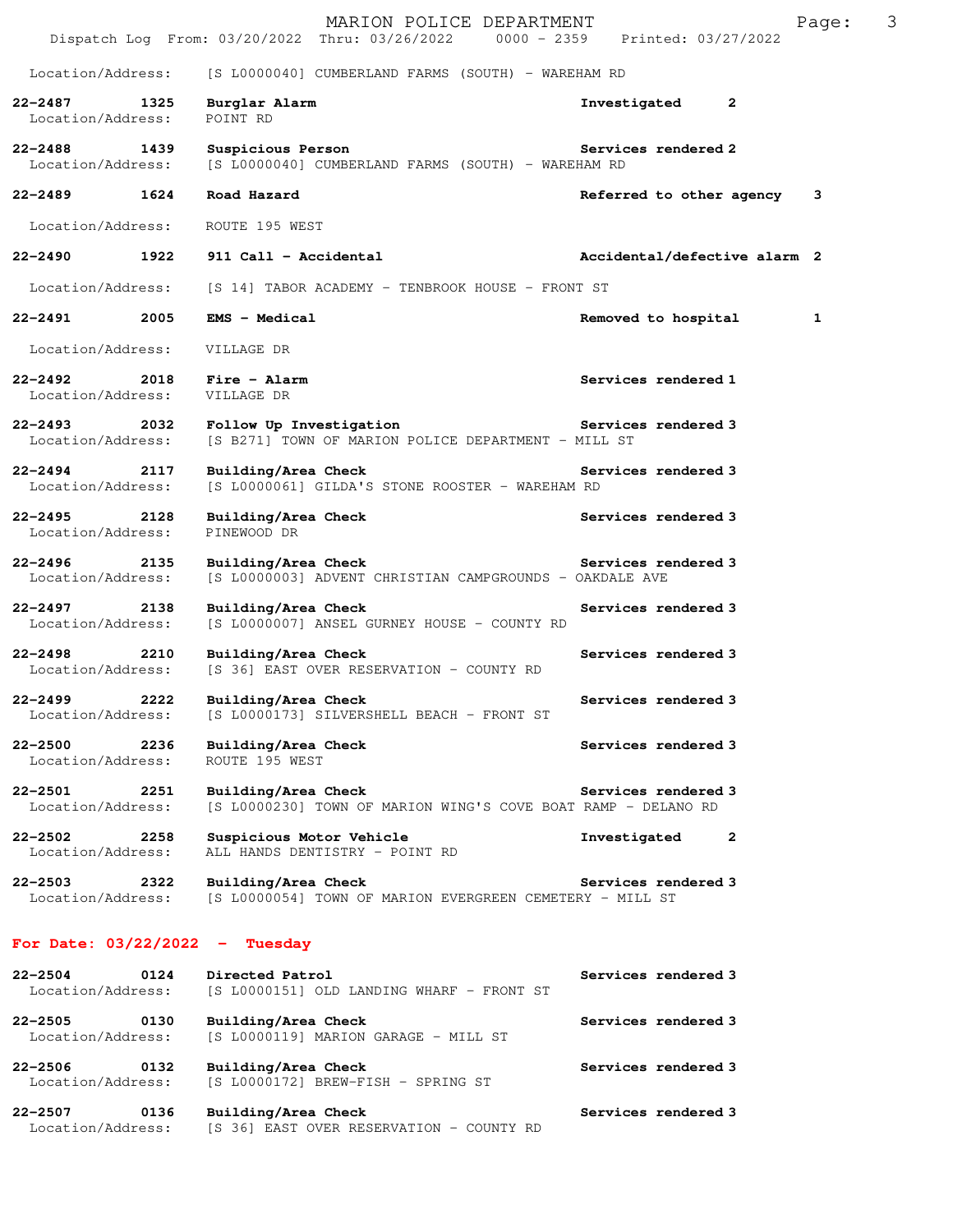|                                                    | MARION POLICE DEPARTMENT<br>Dispatch Log From: 03/20/2022 Thru: 03/26/2022 0000 - 2359 Printed: 03/27/2022 |                     | Page: | 4 |
|----------------------------------------------------|------------------------------------------------------------------------------------------------------------|---------------------|-------|---|
| 22-2508 0136<br>Vicinity of:                       | Building/Area Check<br>TOWN LINE - MILL ST                                                                 | Services rendered 3 |       |   |
| 22-2509 0140<br>Location/Address:                  | Building/Area Check<br>[S 81] DEPINA LANDING - RIVER RD                                                    | Investigated 3      |       |   |
| 22-2510 0147<br>Location/Address:                  | Building/Area Check<br>[S 125] BLUE HAIR SALON - WAREHAM RD                                                | Services rendered 3 |       |   |
| 22-2511 0148<br>Location/Address:                  | Directed Patrol<br>DELANO RD                                                                               | Services rendered 3 |       |   |
| 22-2512 0157<br>Location/Address:                  | Building/Area Check<br>[S L0000155] PLANTING ISLAND CAUSEWAY - PLANTING ISLAND RD                          | Services rendered 3 |       |   |
| 22-2513 0208<br>Location/Address:                  | Directed Patrol<br>POINT RD                                                                                | Services rendered 3 |       |   |
| 22-2514 0208<br>Location/Address:                  | Building/Area Check<br>[S L0000088] KITTANSETT CLUB - POINT RD                                             | Services rendered 3 |       |   |
| 22-2515 0245<br>Location/Address:                  | Building/Area Check<br>[S 125] BLUE HAIR SALON - WAREHAM RD                                                | Investigated<br>3   |       |   |
| 22-2516 0352<br>Location/Address:                  | Building/Area Check<br>[S 137] TRI TOWN MOTORS - WAREHAM RD                                                | Investigated<br>3   |       |   |
| 22-2517 0414<br>Location/Address:                  | Building/Area Check<br>HILLER ST                                                                           | Investigated<br>3   |       |   |
| 0507<br>$22 - 2518$<br>Location/Address:           | Building/Area Check<br>[S B392] SIPPICAN SCHOOL - SPRING ST                                                | 3<br>Investigated   |       |   |
| 22-2519 0653<br>Location/Address:                  | Building/Area Check<br>[S L0000151] OLD LANDING WHARF - FRONT ST                                           | Services rendered 3 |       |   |
| Location/Address:                                  | $22 - 2520$ 0855 9-1-1 Call - Abandoned<br>[S B292] SIPPICAN LONG TERM HEALTH CARE - MILL ST               | Services rendered 2 |       |   |
| 22-2521<br>$\overline{0943}$<br>Location/Address:  | D.M.V.<br>105 OVERPASS - FRONT ST                                                                          | Services rendered 3 |       |   |
| 22-2522 1004<br>Location/Address:                  | Motor Vehicle Stop<br>[S 97] BURR BROTHERS SALES - WAREHAM RD                                              | Verbal warning 2    |       |   |
| 22–2523 1029<br>Location/Address:                  | $9-1-1$ Call - Abandoned<br>BENSON BROOK RD                                                                | Services rendered 2 |       |   |
| 22–2524 1213<br>Location/Address:                  | ACO - General Service<br>CONVERSE RD                                                                       | Unfounded<br>3      |       |   |
| 22-2525 1259<br>Location/Address:                  | Paper Service<br>[S3] OLD CARR LANDING RD                                                                  | Services rendered 3 |       |   |
| 22-2526 1314<br>Location/Address:                  | Fraud<br>VILLAGE DR                                                                                        | Services rendered 3 |       |   |
| 22–2527 1426<br>Location/Address:                  | $ACO - Quarantine$<br>MAIN ST                                                                              | Services rendered 3 |       |   |
| 22-2528<br>1517<br>Location/Address:               | D.M.V.<br>[S 169] TRI TOWN BABRBER SHOP - WAREHAM RD                                                       | Services rendered 3 |       |   |
| 22-2529 1552 EMS - Mutual Aid<br>Location/Address: | [S3] ROSEBROOK PL                                                                                          | Services rendered 1 |       |   |
| $22 - 2530$<br>1642<br>Location/Address:           | General Service<br>FRONT ST + WAREHAM RD                                                                   | Services rendered 3 |       |   |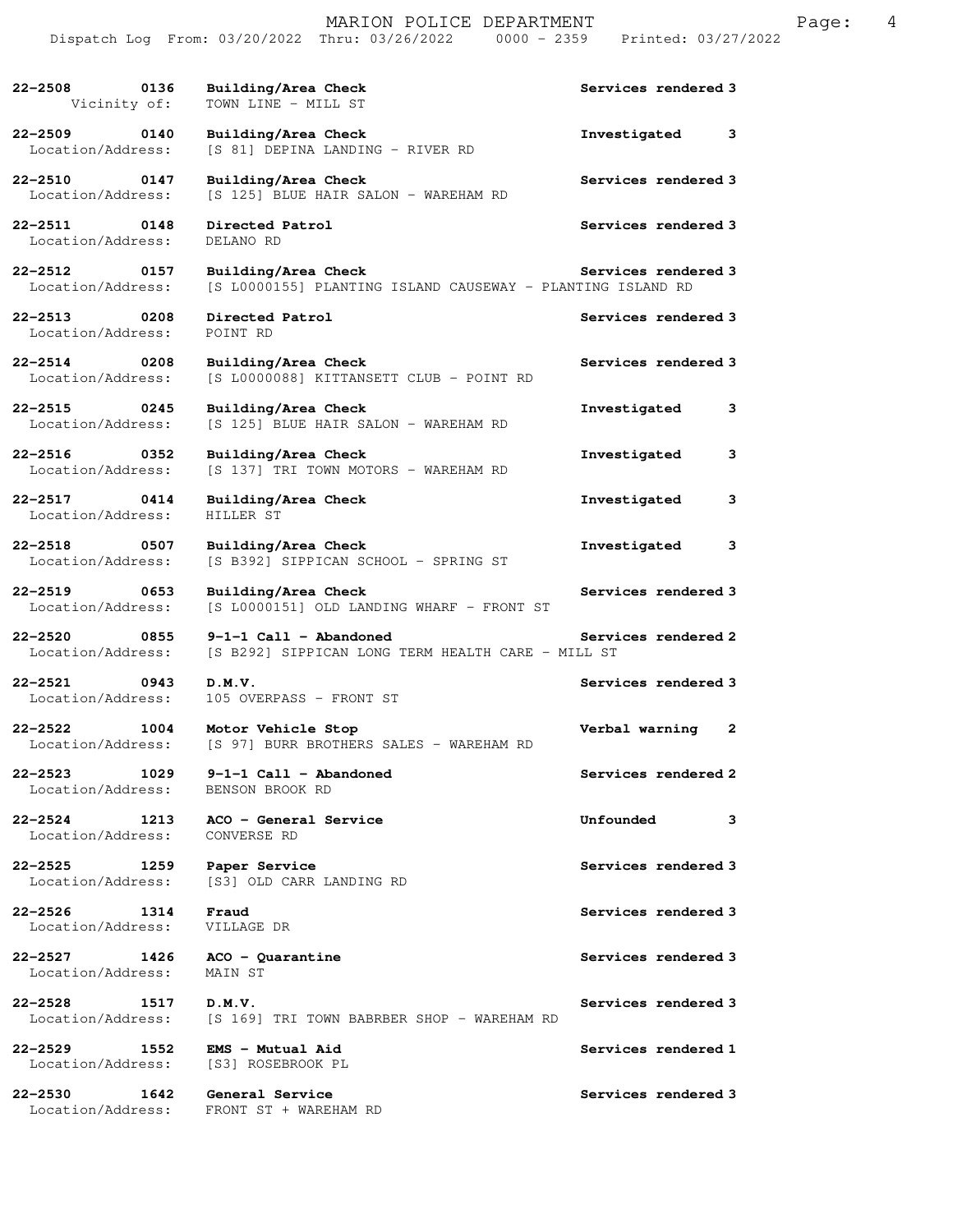|                                          | Dispatch Log From: 03/20/2022 Thru: 03/26/2022 0000 - 2359 Printed: 03/27/2022 |                     |
|------------------------------------------|--------------------------------------------------------------------------------|---------------------|
| 1718<br>$22 - 2531$<br>Location/Address: | Building/Area Check<br>[S L0000216] CHILDRENS ACADEMY - COUNTY RD              | Services rendered 3 |
| 22–2532<br>2133<br>Location/Address:     | Building/Area Check<br>[S 125] BLUE HAIR SALON - WAREHAM RD                    | Services rendered 3 |
| 22-2533 2139<br>Location/Address:        | Building/Area Check<br>DEXTER RD                                               | Services rendered 3 |
| $22 - 2534$ 2146<br>Location/Address:    | Building/Area Check<br>[S L0000173] SILVERSHELL BEACH - FRONT ST               | Services rendered 3 |
| 2156<br>$22 - 2535$<br>Location/Address: | Building/Area Check<br>CROSS NECK RD + LADY SLIPPER LN                         | Services rendered 3 |
| 2227<br>$22 - 2536$<br>Location/Address: | Building/Area Check<br>[S 131] FIELDSTONE FARM MARKET - MILL ST                | Services rendered 3 |

MARION POLICE DEPARTMENT FRAGE: 5

## **For Date: 03/23/2022 - Wednesday**

| 22-2537<br>Location/Address:     | 0029                      | Suspicious Activity<br>[S B271] TOWN OF MARION POLICE DEPARTMENT - MILL ST | Unfounded            | 2 |
|----------------------------------|---------------------------|----------------------------------------------------------------------------|----------------------|---|
| $22 - 2538$<br>Location/Address: | 0224                      | Building/Area Check<br>[S L0000040] CUMBERLAND FARMS (SOUTH) - WAREHAM RD  | Services rendered 3  |   |
| $22 - 2539$<br>Location/Address: | 0224                      | Directed Patrol<br>WATER ST                                                | Services rendered 3  |   |
| 22-2540<br>Location/Address:     | 0228                      | Building/Area Check<br>[S L0000173] SILVERSHELL BEACH - FRONT ST           | Investigated         | 3 |
| 22-2541<br>Location/Address:     | 0229                      | Building/Area Check<br>VILLAGE DR                                          | Services rendered 3  |   |
| $22 - 2542$<br>Location/Address: | 0229                      | Building/Area Check<br>FIELD STONE LN                                      | Services rendered 3  |   |
| $22 - 2543$<br>Location/Address: | 0236                      | Parking Enforcement<br>ZORA RD                                             | Citation issued      | 3 |
| $22 - 2544$                      | 0246<br>Vicinity of:      | Building/Area Check<br>TOWN LINE - MILL ST                                 | Investigated         | 3 |
| $22 - 2545$<br>Location/Address: | 0311                      | Building/Area Check<br>[S L0000074] HILLER DODGE - MILL ST                 | Investigated         | 3 |
| $22 - 2546$<br>Location/Address: | 0318                      | Building/Area Check<br>[S 137] TRI TOWN MOTORS - WAREHAM RD                | Investigated         | 3 |
| 22-2547<br>Location/Address:     | 0454                      | Building/Area Check<br>[S L0000119] MARION GARAGE - MILL ST                | Investigated         | 3 |
| $22 - 2548$<br>Location/Address: | 0504                      | Directed Patrol<br>FRONT ST                                                | Services rendered 3  |   |
| $22 - 2549$                      | 0613                      | Burglar Alarm                                                              | Area search negative | 2 |
| Location/Address:                |                           | SOUTH ST                                                                   |                      |   |
| 22-2551<br>Location/Address:     | 0914                      | Building/Area Check<br>[S L0000173] SILVERSHELL BEACH - FRONT ST           | Services rendered 3  |   |
| $22 - 2552$                      | 0949<br>Location/Address: | Building/Area Check<br>[S A47] STONE ESTATE - CASTLE - N GREAT HILL DR     | Services rendered 3  |   |
| $22 - 2553$                      | 1152                      | EMS - Mutual Aid                                                           | Removed to hospital  | 1 |
| Location/Address:                |                           | [S1 B232] OLD ROCHESTER REGIONAL HIGH SCHOOL - MARION RD                   |                      |   |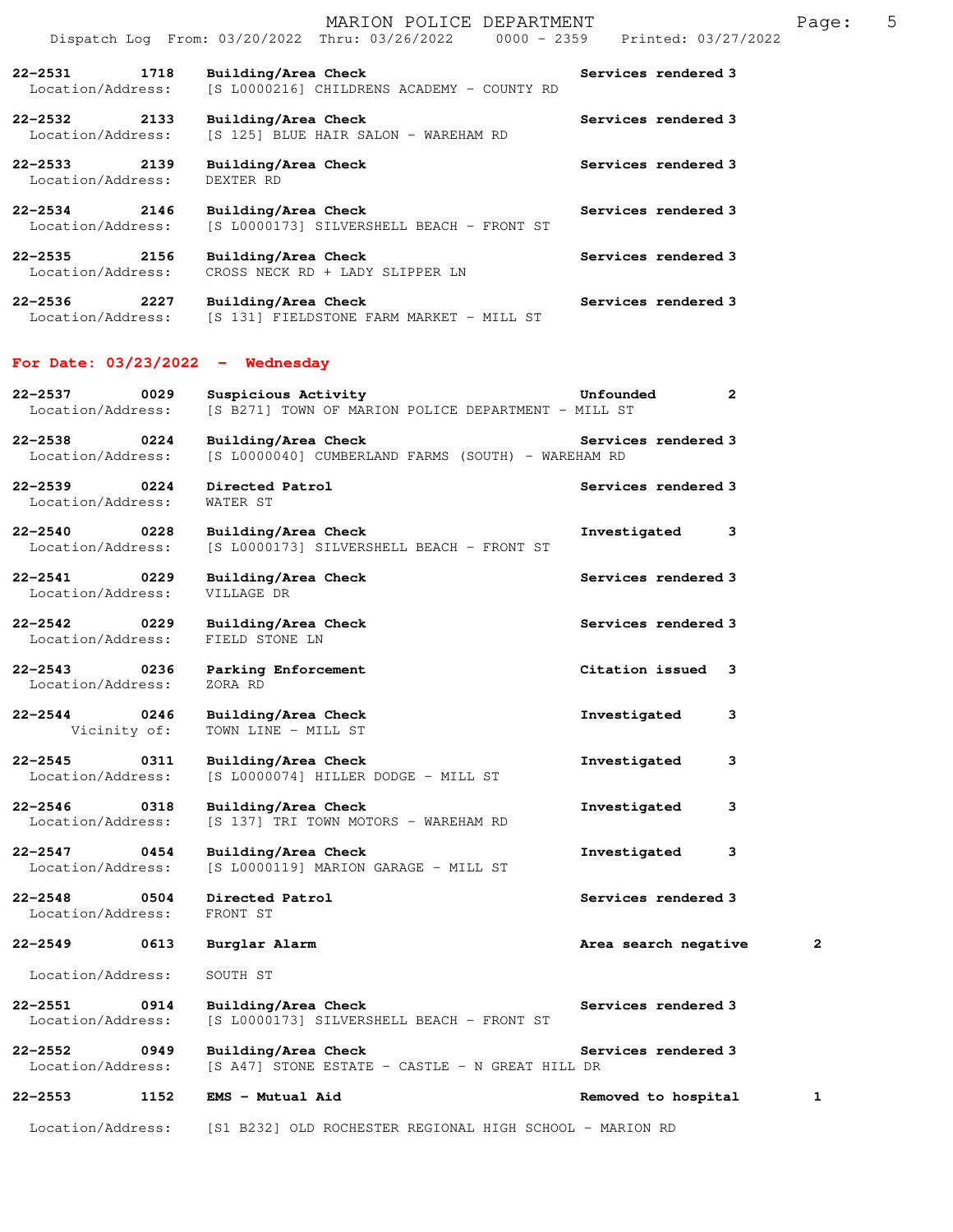|                                   |           | MARION POLICE DEPARTMENT<br>Dispatch Log From: 03/20/2022 Thru: 03/26/2022 0000 - 2359 Printed: 03/27/2022 |                               | Page: | 6 |
|-----------------------------------|-----------|------------------------------------------------------------------------------------------------------------|-------------------------------|-------|---|
| Location/Address:                 |           | 22-2554 1211 Building/Area Check<br>ARROWHEAD LN                                                           | Services rendered 3           |       |   |
|                                   |           | 22-2555 1306 EMS - Medical                                                                                 | Referred to other agency 1    |       |   |
|                                   |           | Location: [S3] WAREHAM PSAP                                                                                |                               |       |   |
| 22-2556                           | 1334      | $MVC - Injury$                                                                                             | No service necessary          | 1     |   |
|                                   | Location: | 195 WESTBOUND                                                                                              |                               |       |   |
| 22-2557 1404<br>Location/Address: |           | Building/Area Check<br>[S L0000003] ADVENT CHRISTIAN CAMPGROUNDS - OAKDALE AVE                             | Services rendered 3           |       |   |
| 22-2558 1420                      |           | Paper Service                                                                                              | No such person can be found 3 |       |   |
| Location/Address:                 |           | COUNTY RD                                                                                                  |                               |       |   |
| 22–2559 1527                      |           | <b>EMS - Medical</b>                                                                                       | Removed to hospital           | 1     |   |
| Location/Address:                 |           | COUNTY RD                                                                                                  |                               |       |   |
|                                   |           | 22-2560 1611 EMS - Medical                                                                                 | Removed to hospital           | 1     |   |
| Location/Address:                 |           | [S L0000121] MARION GOLF CLUB - SOUTH DR                                                                   |                               |       |   |
| 22-2561<br>Location/Address:      | 1738      | Motor Vehicle Stop<br>PARKWAY LN                                                                           | Verbal warning 2              |       |   |
| 22-2562 1801<br>Location/Address: |           | Directed Patrol<br>CONVERSE RD                                                                             | Services rendered 3           |       |   |
| 22–2563<br>Location/Address:      | 1815      | Motor Vehicle Stop<br>FRONT ST + PUMPING STATION RD                                                        | Verbal warning<br>2           |       |   |
| 22-2564 1833<br>Location/Address: |           | Motor Vehicle Stop<br>FRONT ST + PUMPING STATION RD                                                        | Verbal warning 2              |       |   |
| 22–2565 1837                      |           | Motor Vehicle Stop                                                                                         | Written warning issued        | 2     |   |
| Location/Address:                 |           | BOGS - POINT RD                                                                                            |                               |       |   |
| 22-2566<br>Location/Address:      | 1906      | Directed Patrol<br>COUNTY RD                                                                               | Services rendered 3           |       |   |
| 22–2568                           | 2103      | Motor Vehicle Stop                                                                                         | Written warning issued        | 2     |   |
| Location/Address:                 |           | WAREHAM TOWN LINE - WAREHAM RD                                                                             |                               |       |   |
| 22–2569<br>Location/Address:      | 2122      | Building/Area Check<br>[S L0000082] ISLAND WHARF MARINE - ISLAND WHARF RD                                  | Services rendered 3           |       |   |
| 22–2570<br>Location/Address:      | 2304      | Building/Area Check<br>[S L0000173] SILVERSHELL BEACH - FRONT ST                                           | Services rendered 3           |       |   |
| 22-2571<br>Location/Address:      | 2311      | Suspicious Activity<br>[S L0000174] SILVERSHELL BEACH BATH HOUSE - FRONT ST                                | Investigated<br>2             |       |   |
| 22–2572                           | 2352      | Burglar Alarm                                                                                              | Accidental/defective alarm 2  |       |   |
| Location/Address:                 |           | SHELL HEAP RD                                                                                              |                               |       |   |
|                                   |           | For Date: $03/24/2022$ - Thursday                                                                          |                               |       |   |
| 22–2573<br>Location/Address:      | 0021      | Directed Patrol<br>CONVERSE RD                                                                             | Investigated<br>3             |       |   |

**22-2574 0024 Directed Patrol Investigated 3**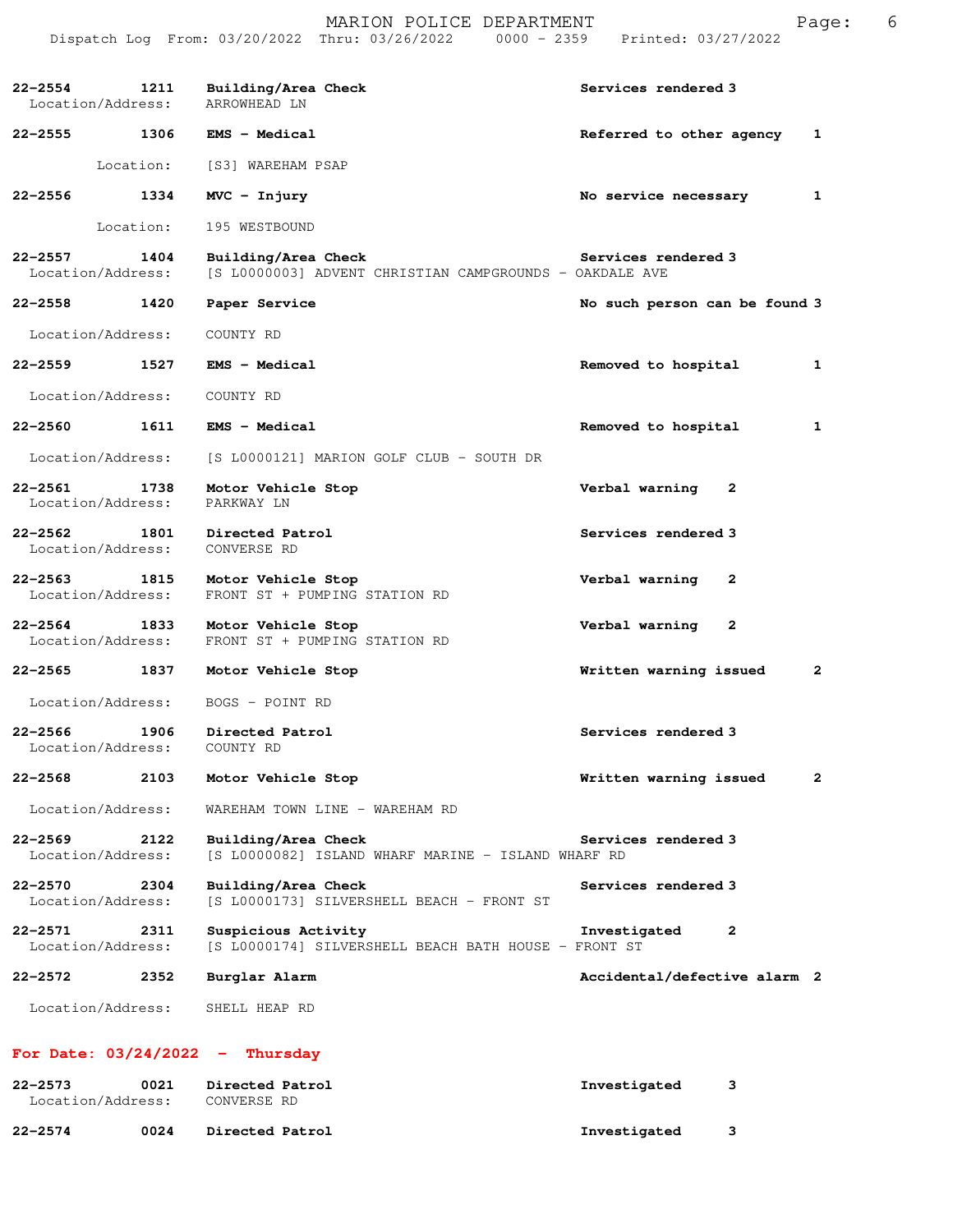|                                          |      | MARION POLICE DEPARTMENT<br>Dispatch Log From: 03/20/2022 Thru: 03/26/2022 0000 - 2359  | Printed: 03/27/2022          |   | Page: | 7 |
|------------------------------------------|------|-----------------------------------------------------------------------------------------|------------------------------|---|-------|---|
| Location/Address:                        |      | MOORINGS RD                                                                             |                              |   |       |   |
| $22 - 2575$<br>Location/Address:         | 0035 | Directed Patrol<br>[S 81] DEPINA LANDING - RIVER RD                                     | Investigated                 | 3 |       |   |
| 22-2576 0040<br>Location/Address:        |      | Building/Area Check<br>[S L0000230] TOWN OF MARION WING'S COVE BOAT RAMP - DELANO RD    | Services rendered 3          |   |       |   |
| 22-2577<br>Location/Address:             | 0104 | Directed Patrol<br>POINT RD                                                             | Services rendered 3          |   |       |   |
| 22-2578 0115<br>Location/Address:        |      | Building/Area Check<br>[S L0000088] KITTANSETT CLUB - POINT RD                          | Investigated                 | 3 |       |   |
| 22-2579<br>Location/Address:             | 0119 | Building/Area Check<br>[S L0000155] PLANTING ISLAND CAUSEWAY - PLANTING ISLAND RD       | Investigated                 | 3 |       |   |
| 22-2580<br>Location/Address:             | 0128 | Building/Area Check<br>DELANO RD                                                        | Investigated                 | 3 |       |   |
| 22-2581<br>Location/Address:             | 0232 | Building/Area Check<br>[S L0000074] HILLER DODGE - MILL ST                              | Investigated                 | 3 |       |   |
| $22 - 2582$<br>Location/Address:         | 0314 | Building/Area Check<br>[S 137] TRI TOWN MOTORS - WAREHAM RD                             | Services rendered 3          |   |       |   |
| $22 - 2583$<br>Location/Address:         | 0314 | Building/Area Check<br>[S L0000074] HILLER DODGE - MILL ST                              | Services rendered 3          |   |       |   |
| 22-2584<br>Location/Address:             | 0321 | Building/Area Check<br>[S 57] EASTERN BANK - FRONT ST                                   | Services rendered 3          |   |       |   |
| $22 - 2585$<br>0435<br>Location/Address: |      | Building/Area Check<br>[S L0000114] TOWN OF MARION DEPARTMENT OF PUBLIC WORKS - MILL ST | Investigated                 | 3 |       |   |
| $22 - 2586$<br>Location/Address:         | 0454 | Suspicious Activity<br>[S B271] TOWN OF MARION POLICE DEPARTMENT - MILL ST              | Services rendered 2          |   |       |   |
| 22-2587                                  | 0605 | Suspicious Motor Vehicle                                                                | Referred to other agency     |   | 2     |   |
| Location/Address:                        |      | MM 35 - ROUTE 195 EAST                                                                  |                              |   |       |   |
| $22 - 2588$<br>Location/Address:         | 0644 | General Service<br>POINT RD + BULLIVANT FARM RD                                         | Services rendered 3          |   |       |   |
| $22 - 2589$<br>Location/Address:         | 0715 | Motor Vehicle Stop<br>MILL ST + LUCE AVE                                                | Verbal warning               | 2 |       |   |
| $22 - 2590$                              | 0909 | 911 Call - Accidental                                                                   | Accidental/defective alarm 2 |   |       |   |
| Location/Address:                        |      | [S B292] SIPPICAN LONG TERM HEALTH CARE - MILL ST                                       |                              |   |       |   |
| 22-2591<br>Location/Address:             | 1039 | Building/Area Check<br>[S 80] CUMBERLAND FARMS (NORTH) - WAREHAM RD                     | Investigated                 | 3 |       |   |
| $22 - 2592$<br>Location/Address:         | 1137 | Building/Area Check<br>[S 118] MARION VILLAGE ESTATES - VILLAGE DR                      | Investigated                 | 3 |       |   |
| 22-2593<br>Location/Address:             | 1140 | Directed Patrol<br>COUNTY RD                                                            | Services rendered 3          |   |       |   |
| $22 - 2594$                              | 1223 | General Service                                                                         | Referred to other agency     |   | 3     |   |
| Location/Address:                        |      | CONVERSE RD + MILL ST                                                                   |                              |   |       |   |
| $22 - 2595$<br>Location/Address:         | 1312 | Officer Wanted<br>FRONT ST + WAREHAM RD                                                 | Services rendered 2          |   |       |   |
| $22 - 2596$<br>Location/Address:         | 1317 | Directed Patrol<br>CONVERSE RD + PLEASANT ST                                            | Investigated                 | 3 |       |   |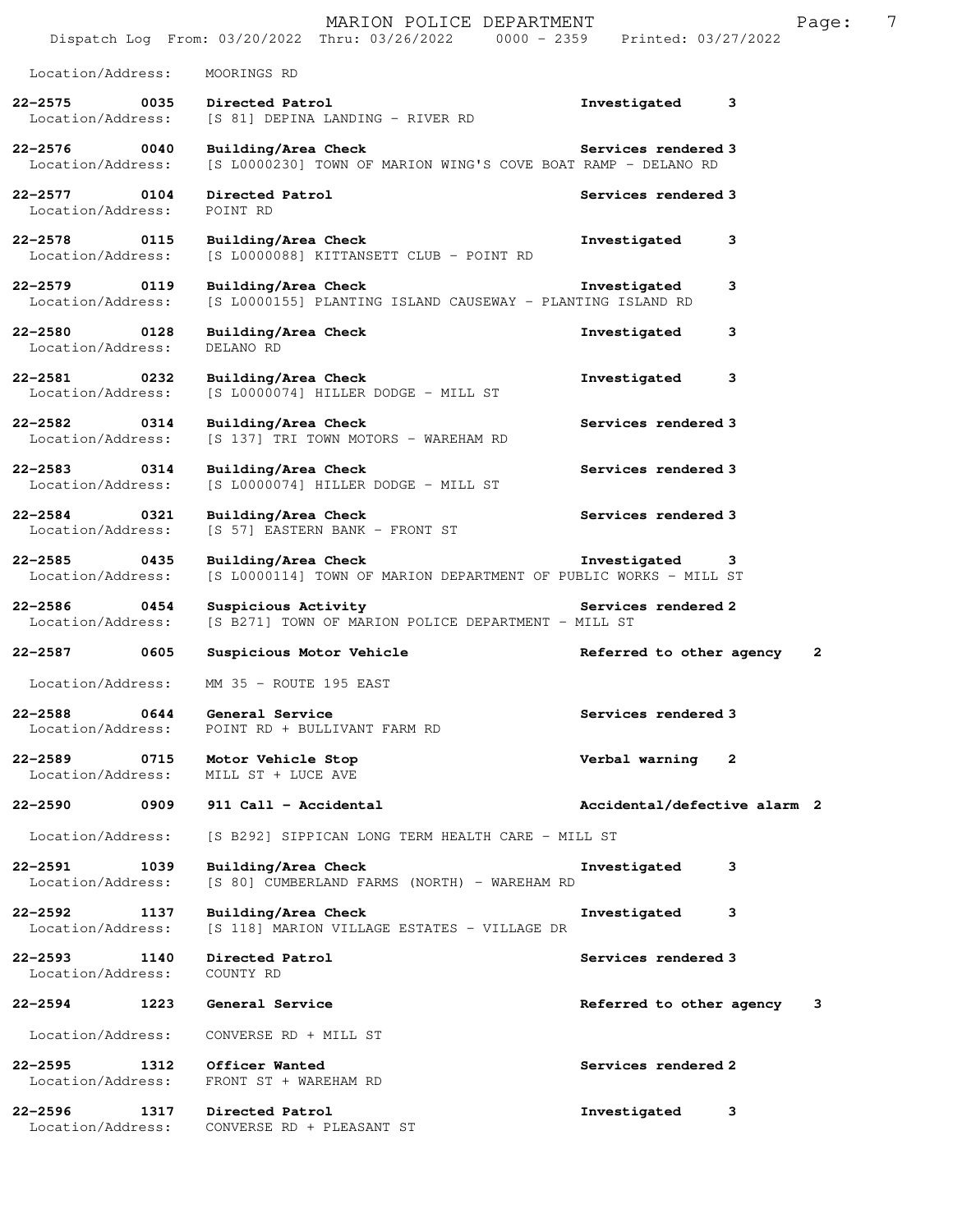**22-2597 1327 Directed Patrol Investigated 3**  Location/Address: MATTAPIOSETT TURNAROUND - MILL ST **22-2598 1330 Fire - Alarm Accidental/defective alarm 1** Location/Address: FRONT ST **22-2599 1331 EMS - Medical Referred to other agency 1** Location/Address: [S3] ROBY ST **22-2600 1346 Building/Area Check Services rendered 3**  Location/Address: **22-2601 1424 EMS - Medical Removed to hospital 1** Location/Address: [S B292] SIPPICAN LONG TERM HEALTH CARE - MILL ST **22-2602 1450 Building/Area Check Investigated 3**  [S L0000128] MARION SOCIAL CLUB - PUMPING STATION RD **22-2603 1659 Road Hazard Services rendered 3**  Location/Address: [S L0000061] GILDA'S STONE ROOSTER - WAREHAM RD **22-2604 1701 911 Call - Accidental Accidental/defective alarm 2** Location/Address: [S B292] SIPPICAN LONG TERM HEALTH CARE - MILL ST **22-2605 1731 Assist/Other Police Department Services rendered 2**  Location/Address: MILL ST + CONVERSE RD **22-2606 1741 Transport Services rendered 3**  Location/Address: HOLMES ST **22-2607 1757 EMS - Medical Removed to hospital 1** Location/Address: MILL ST **22-2608 1822 Building/Area Check Services rendered 3**  Location/Address: ARROWHEAD LN **22-2609 1947 Gunshots Reported Services rendered 2**  Location/Address: DELANO RD **22-2610 2040 Building/Area Check Services rendered 3**  Location/Address: [S L0000147] NORTH MARION CEMETERY - COUNTY RD **22-2611 2058 Building/Area Check Services rendered 3** *L*ocation/Address: ATLANTIS DR Location/Address: **22-2612 2112 Motor Vehicle Stop Verbal warning 2**  Location/Address: [S B271] TOWN OF MARION POLICE DEPARTMENT - MILL ST **22-2613 2122 Building/Area Check Services rendered 3**  Location/Address: [S L0000003] ADVENT CHRISTIAN CAMPGROUNDS - OAKDALE AVE **22-2614 2134 Suspicious Motor Vehicle Investigated 2**  Location/Address: [S L0000230] TOWN OF MARION WING'S COVE BOAT RAMP - DELANO RD **22-2615 2148 D.M.V. Services rendered 3**  Location/Address: MILL ST **22-2616 2150 Transport Services rendered 3**  Location/Address: **22-2617 2155 Transport Services rendered 3**  Location/Address: [S L0000040] CUMBERLAND FARMS (SOUTH) - WAREHAM RD **22-2618 2209 Building/Area Check Services rendered 3**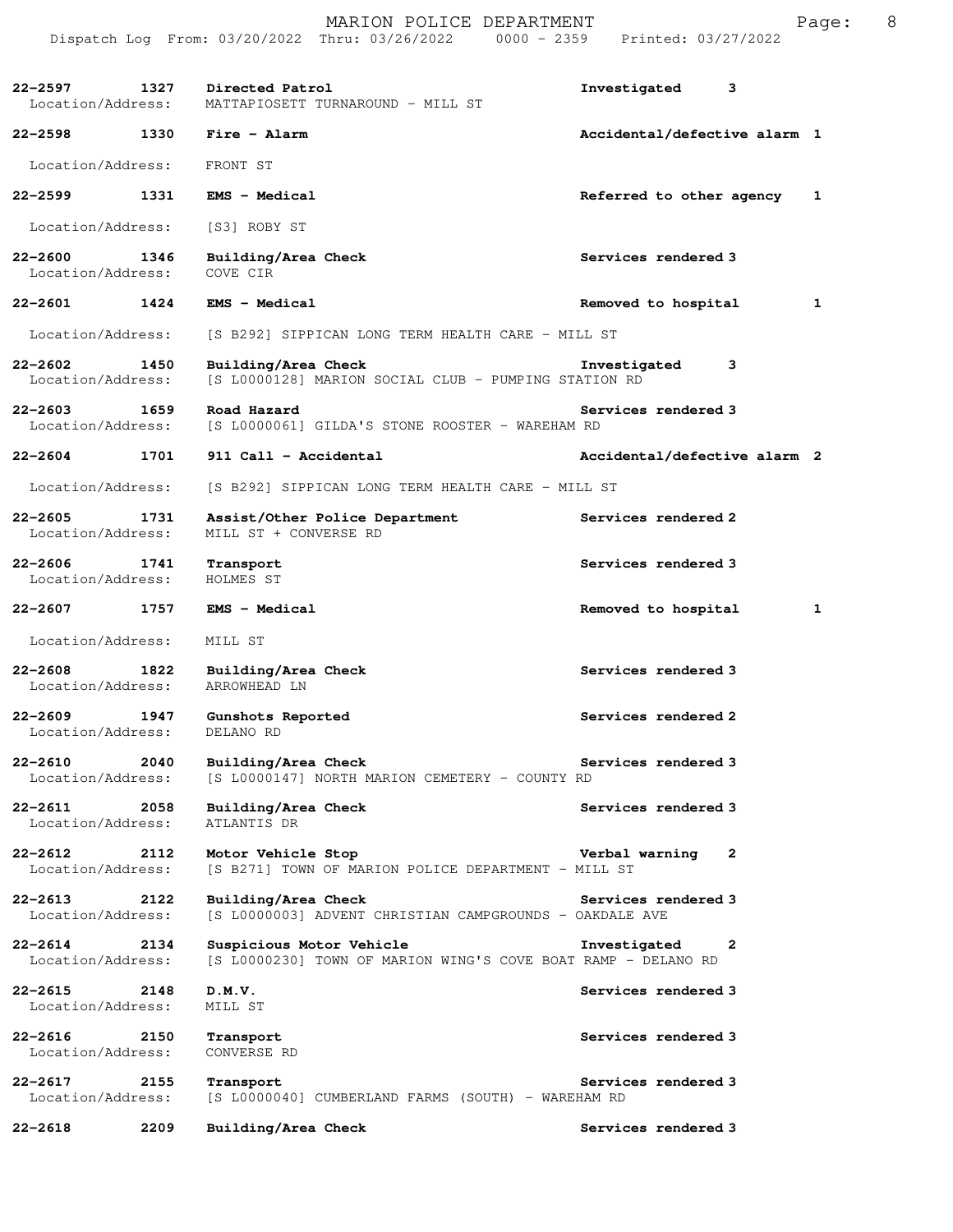|                                          | MARION POLICE DEPARTMENT<br>Dispatch Log From: 03/20/2022 Thru: 03/26/2022 0000 - 2359  | Printed: 03/27/2022          |   | Page:        | 9 |
|------------------------------------------|-----------------------------------------------------------------------------------------|------------------------------|---|--------------|---|
|                                          |                                                                                         |                              |   |              |   |
| Location/Address:                        | GREEN ST                                                                                |                              |   |              |   |
| $22 - 2619$<br>2320<br>Location/Address: | Building/Area Check<br>WHYNOT CT                                                        | Services rendered 3          |   |              |   |
| For Date: $03/25/2022 -$ Friday          |                                                                                         |                              |   |              |   |
| $22 - 2620$<br>0109<br>Location/Address: | Building/Area Check<br>[S L0000173] SILVERSHELL BEACH - FRONT ST                        | Investigated                 | 3 |              |   |
| 22-2621<br>0118<br>Location:             | Building/Area Check<br>RT 195                                                           | Services rendered 3          |   |              |   |
| 22–2622<br>0120<br>Location/Address:     | Building/Area Check<br>[S L0000221] WASHBURN PARK - WASHBURN PARK RD                    | Investigated                 | 3 |              |   |
| $22 - 2623$<br>0121<br>Location/Address: | Building/Area Check<br>MILL ST                                                          | Services rendered 3          |   |              |   |
| $22 - 2624$<br>0130<br>Location/Address: | Directed Patrol<br>COUNTY RD                                                            | Services rendered 3          |   |              |   |
| $22 - 2625$<br>0131<br>Location/Address: | Building/Area Check<br>BOGS - POINT RD                                                  | Services rendered 3          |   |              |   |
| $22 - 2626$<br>0145<br>Location/Address: | Building/Area Check<br>[S 80] CUMBERLAND FARMS (NORTH) - WAREHAM RD                     | Investigated                 | 3 |              |   |
| $22 - 2627$<br>0148<br>Location/Address: | Building/Area Check<br>POINT RD                                                         | Investigated                 | з |              |   |
| $22 - 2628$<br>0156<br>Location/Address: | Building/Area Check<br>[S L0000088] KITTANSETT CLUB - POINT RD                          | Investigated                 | з |              |   |
| $22 - 2629$<br>0201<br>Location/Address: | Building/Area Check<br>[S L0000155] PLANTING ISLAND CAUSEWAY - PLANTING ISLAND RD       | Investigated                 | з |              |   |
| $22 - 2630$<br>0230<br>Location/Address: | Building/Area Check<br>[S L0000114] TOWN OF MARION DEPARTMENT OF PUBLIC WORKS - MILL ST | Services rendered 3          |   |              |   |
| $22 - 2631$<br>0240<br>Location/Address: | Building/Area Check<br>[S L0000082] ISLAND WHARF MARINE - ISLAND WHARF RD               | Services rendered 3          |   |              |   |
| $22 - 2632$<br>0327<br>Location/Address: | Building/Area Check<br>[S L0000074] HILLER DODGE - MILL ST                              | Investigated                 | з |              |   |
| 22-2633<br>0332<br>Location/Address:     | Building/Area Check<br>[S L0000027] CAPTAIN HADLEY HOUSE - FRONT ST                     | Investigated                 | з |              |   |
| $22 - 2634$<br>0427<br>Location/Address: | Building/Area Check<br>[S 82] MARION COMPUTER STORE - WAREHAM RD                        | Investigated                 | 3 |              |   |
| 22-2635<br>0609                          | Road Hazard                                                                             | Referred to other agency     |   | 3            |   |
| Location/Address:                        | MILL ST                                                                                 |                              |   |              |   |
| 22-2636<br>0643                          | Motor Vehicle Stop                                                                      | Written warning issued       |   | $\mathbf{2}$ |   |
| Location/Address:                        | BOG AREA - POINT RD                                                                     |                              |   |              |   |
| $22 - 2637$<br>0849<br>Location/Address: | EMS - Medical<br>JOANNE DR                                                              | Services rendered 1          |   |              |   |
| $22 - 2638$<br>0957                      | <b>Emergency Services</b>                                                               | Removed to hospital          |   | 1            |   |
| Location/Address:                        | BULLIVANT FARM RD                                                                       |                              |   |              |   |
| 22-2639<br>0959                          | 911 Call - Accidental                                                                   | Accidental/defective alarm 2 |   |              |   |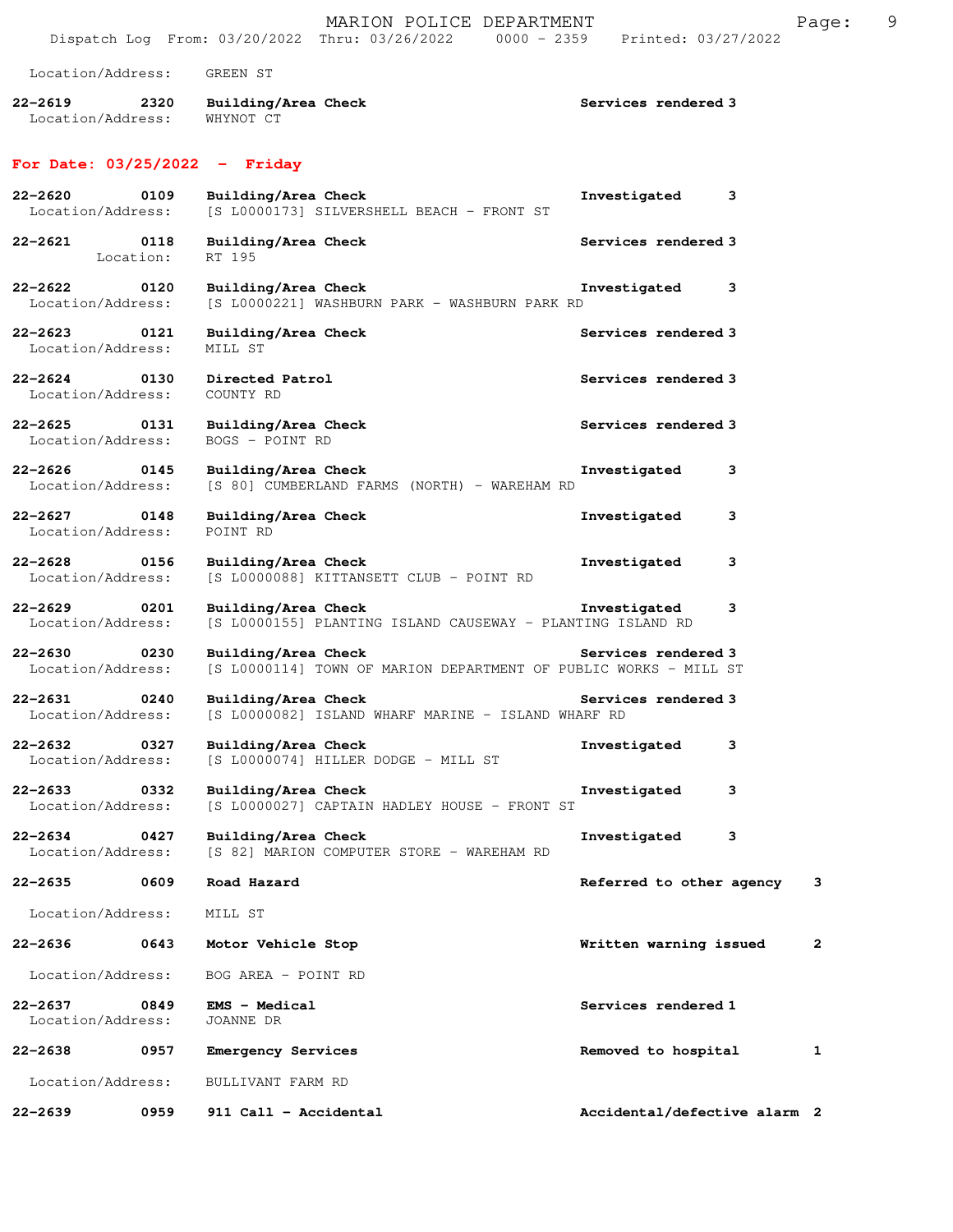|                                          |      | MARION POLICE DEPARTMENT<br>Dispatch Log From: 03/20/2022 Thru: 03/26/2022 0000 - 2359 Printed: 03/27/2022 |                              |              | Page: | 10 |
|------------------------------------------|------|------------------------------------------------------------------------------------------------------------|------------------------------|--------------|-------|----|
|                                          |      | Location/Address: [S B292] SIPPICAN LONG TERM HEALTH CARE - MILL ST                                        |                              |              |       |    |
| 22-2640 1048                             |      | Directed Patrol<br>Location/Address: [S B427] TABOR ACADEMY - OCEANOLOGY LAB - FRONT ST                    | Services rendered 3          |              |       |    |
| 22-2641 1056<br>Location/Address:        |      | Directed Patrol<br>COUNTY RD                                                                               | Investigated                 | 3            |       |    |
| 22–2643 1107<br>Location/Address:        |      | <b>EMS - Medical</b><br>[S L0000218] TOWN OF MARION COMMUNITY CENTER - MILL ST                             | Services rendered 1          |              |       |    |
| 22-2642 1108<br>Location/Address:        |      | Building/Area Check<br>[S 118] MARION VILLAGE ESTATES - VILLAGE DR                                         | Investigated                 | 3            |       |    |
| $22 - 2644$ 1112<br>Location/Address:    |      | Directed Patrol<br>CONVERSE RD                                                                             | Investigated                 | 3            |       |    |
| 22-2645 1124<br>Location/Address:        |      | Building/Area Check<br>[S L0000182] SIPPICAN SCHOOL BASEBALL FIELD - PARK ST                               | Investigated                 | 3            |       |    |
| 22-2646 1156                             |      | 911 Call - Accidental                                                                                      | Accidental/defective alarm 2 |              |       |    |
| Location/Address:                        |      | [S B292] SIPPICAN LONG TERM HEALTH CARE - MILL ST                                                          |                              |              |       |    |
| 22-2647 1401<br>Location/Address:        |      | Directed Patrol<br>COTTAGE LN                                                                              | Services rendered 3          |              |       |    |
| 22–2648 1402<br>Location/Address:        |      | Directed Patrol<br>[S L0000182] SIPPICAN SCHOOL BASEBALL FIELD - PARK ST                                   | Investigated                 | 3            |       |    |
| $22 - 2649$ 1407<br>Location/Address:    |      | Directed Patrol<br>BARNABAS RD                                                                             | Services rendered 3          |              |       |    |
| 22-2650 1529                             |      | Assist/Other Police Department                                                                             | Message/summons delivered 2  |              |       |    |
| Location/Address:                        |      | [S3] SAMS GAS - MARION RD                                                                                  |                              |              |       |    |
| $22 - 2651$<br>Location/Address:         | 1537 | General Service<br>[S B271] TOWN OF MARION POLICE DEPARTMENT - MILL ST                                     | Investigated                 | 3            |       |    |
| $22 - 2652$<br>Location/Address:         | 1639 | Directed Patrol<br>[S B433] TABOR ACADEMY - FISH ATHLETIC CENTER - SPRING ST                               | Services rendered 3          |              |       |    |
| $22 - 2653$<br>Location/Address:         | 1647 | Directed Patrol<br>COUNTY RD                                                                               | Services rendered 3          |              |       |    |
| $22 - 2654$<br>1703<br>Location/Address: |      | Building/Area Check<br>[S B392] SIPPICAN SCHOOL - SPRING ST                                                | Services rendered 3          |              |       |    |
| $22 - 2655$                              | 1958 | EMS - Medical                                                                                              | Removed to hospital          |              | 1     |    |
| Location/Address:                        |      | [S B292] SIPPICAN LONG TERM HEALTH CARE - MILL ST                                                          |                              |              |       |    |
| 22-2656<br>Location/Address:             | 2035 | Building/Area Check<br>[S L0000221] WASHBURN PARK - WASHBURN PARK RD                                       | Services rendered 3          |              |       |    |
| $22 - 2657$<br>Location/Address:         | 2046 | Motor Vehicle Stop<br>WAREHAM RD                                                                           | Verbal warning               | 2            |       |    |
| $22 - 2658$<br>Location/Address:         | 2138 | Directed Patrol<br>MOORINGS RD                                                                             | Services rendered 3          |              |       |    |
| $22 - 2659$<br>Location/Address:         | 2141 | Suspicious Activity<br>[S L0000113] TOP OF THE HILL LIQOURS - WAREHAM RD                                   | Investigated                 | $\mathbf{2}$ |       |    |
| $22 - 2660$<br>Location/Address:         | 2208 | Building/Area Check<br>[S L0000082] ISLAND WHARF MARINE - ISLAND WHARF RD                                  | Services rendered 3          |              |       |    |
| 22-2661<br>Location/Address:             | 2217 | Motor Vehicle Stop<br>ON RAMP - ROUTE 195 WEST                                                             | Citation issued 2            |              |       |    |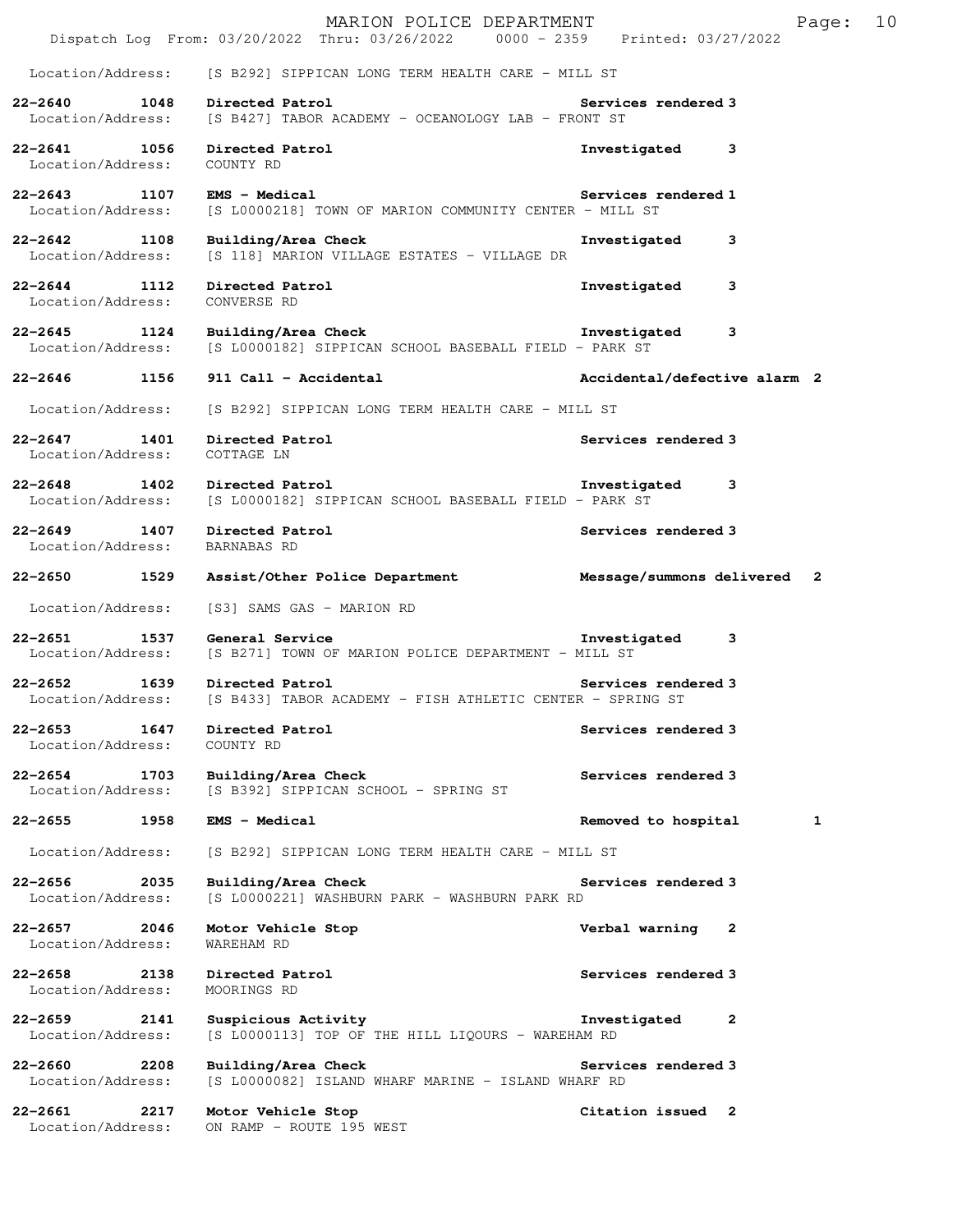|                                  |              | Dispatch Log From: 03/20/2022 Thru: 03/26/2022                            | $0000 - 2359$<br>Printed: 03/27/2022 |   |
|----------------------------------|--------------|---------------------------------------------------------------------------|--------------------------------------|---|
| 22–2662                          | 2236         | <b>EMS - Medical</b>                                                      | Removed to hospital                  | 1 |
| Location/Address:                |              | COTTAGE ST                                                                |                                      |   |
| 22-2663<br>Location/Address:     | 2251         | Fire - Alarm<br>DELANO RD                                                 | Investigated<br>1                    |   |
| $22 - 2664$<br>Location/Address: | 2322         | Suspicious Motor Vehicle<br>WINGS COVE - DELANO RD                        | Investigated<br>2                    |   |
|                                  |              | For Date: $03/26/2022 - Saturday$                                         |                                      |   |
| 22-2665<br>Location/Address:     | 0128         | Building/Area Check<br>[S 137] TRI TOWN MOTORS - WAREHAM RD               | Investigated<br>3                    |   |
| 22–2666<br>Location/Address:     | 0131         | Building/Area Check<br>[S 67] BALDWIN BROTHERS INC. - SPRING ST           | Investigated<br>3                    |   |
| $22 - 2667$<br>Location/Address: | 0134         | Building/Area Check<br>[S L0000113] TOP OF THE HILL LIQOURS - WAREHAM RD  | Services rendered 3                  |   |
| $22 - 2668$<br>Location/Address: | 0135         | Directed Patrol<br>FIELD STONE LN                                         | Investigated<br>3                    |   |
| 22–2669<br>Location/Address:     | 0204         | Building/Area Check<br>CROSS NECK RD                                      | Services rendered 3                  |   |
| $22 - 2670$<br>Location/Address: | 0205         | Building/Area Check<br>[S L0000027] CAPTAIN HADLEY HOUSE - FRONT ST       | Investigated<br>3                    |   |
| $22 - 2671$<br>Location/Address: | 0218         | Building/Area Check<br>[S L0000088] KITTANSETT CLUB - POINT RD            | Services rendered 3                  |   |
| $22 - 2672$<br>Location/Address: | 0258         | Building/Area Check<br>[S L0000151] OLD LANDING WHARF - FRONT ST          | Investigated<br>3                    |   |
| $22 - 2673$<br>Location/Address: | 0306         | Building/Area Check<br>[S B392] SIPPICAN SCHOOL - SPRING ST               | Investigated<br>3                    |   |
| $22 - 2674$<br>Location/Address: | 0320         | Directed Patrol<br>[S L0000173] SILVERSHELL BEACH - FRONT ST              | 3<br>Investigated                    |   |
| $22 - 2675$<br>Location/Address: | 0358         | Building/Area Check<br>[S L0000074] HILLER DODGE - MILL ST                | Investigated<br>3                    |   |
| $22 - 2676$<br>Location/Address: | 0416         | Directed Patrol<br>FRONT ST                                               | Services rendered 3                  |   |
| 22-2677<br>Location/Address:     | 0512         | Building/Area Check<br>[S L0000082] ISLAND WHARF MARINE - ISLAND WHARF RD | Services rendered 3                  |   |
| $22 - 2678$<br>Location/Address: | 0952         | Directed Patrol<br>[S 215] BOGS - SHERMAN BRIGGS - POINT RD               | Investigated<br>3                    |   |
| $22 - 2679$<br>Location/Address: | 0953         | Building/Area Check<br>COUNTY RD                                          | Services rendered 3                  |   |
| $22 - 2680$<br>Location/Address: | 1047         | Larceny/In Progress<br>DEXTER RD                                          | Report assigned 1                    |   |
| 22-2681                          | 1243         | EMS - Mutual Aid                                                          | Removed to hospital                  | 1 |
|                                  | Vicinity of: | [S3] SOUTH COAST URGENT CARE - CRANBERRT HYW                              |                                      |   |
| $22 - 2682$<br>Location/Address: | 1248         | ACO - Wildlife Services<br>PLEASANT ST                                    | Investigated<br>3                    |   |
| 22-2683                          | 1356         | Directed Patrol                                                           | Investigated<br>з                    |   |